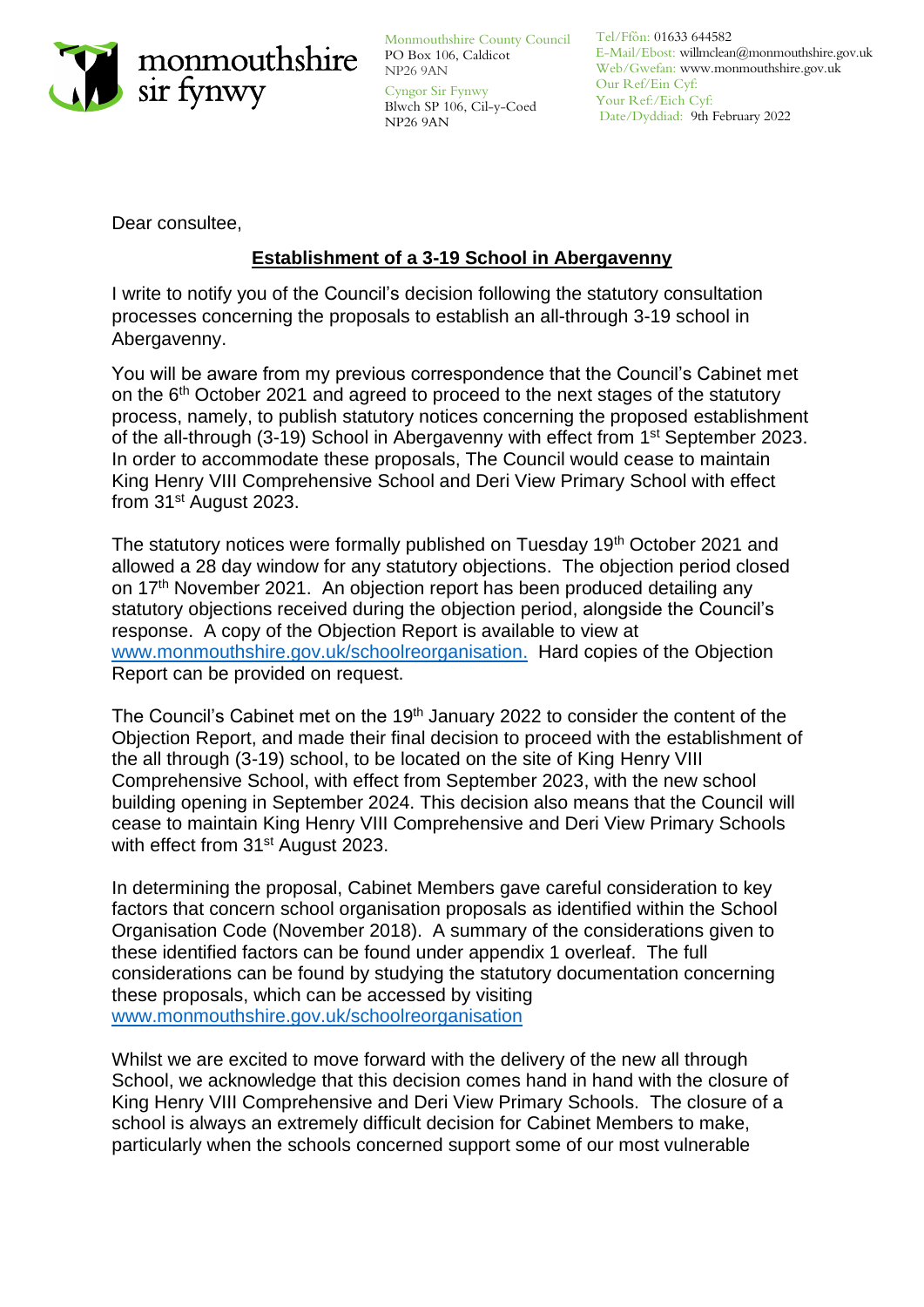children. However, the new all through school will bring incredible opportunities to all those affected by proposals, as well as the wider community.

The Council focus will now be very much focused on working very closely with the governing bodies, staff and children to ensure that the transition process is as seamless as possible.

Yours sincerely

ML

Will McLean Chief Officer for Children and Young People

Mae'r Cyngor yn croesawu gohebiaeth yn Gymraeg, Saesneg neu yn y ddwy iaith. Byddwn yn cyfathrebu â chi yn ôl eich dewis.

Ni fydd gohebu yn Gymraeg yn arwain at oedi.

The Council welcomes correspondence in English or Welsh or both, and will respond to you according to your preference. Corresponding in Welsh will not lead to delay.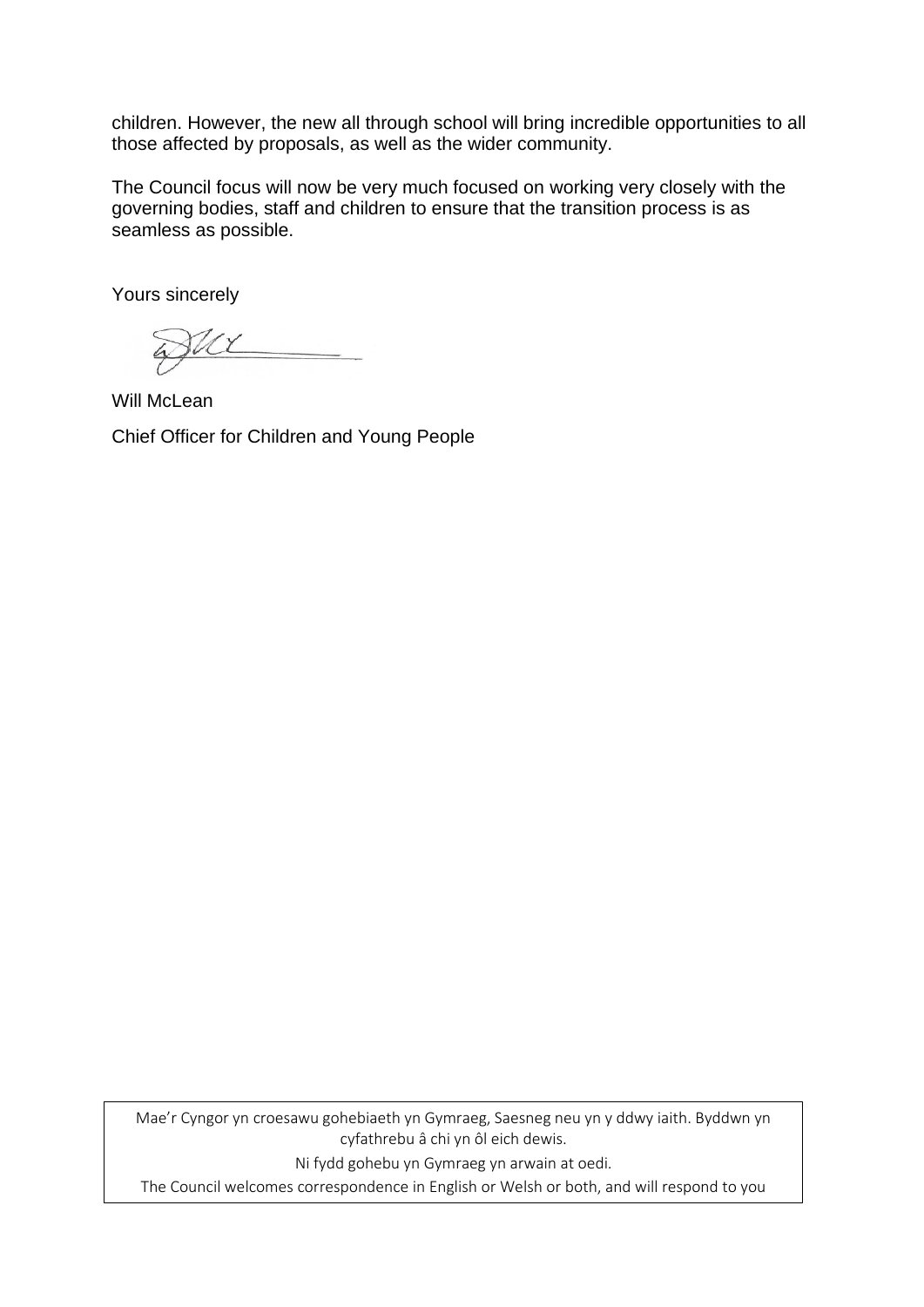## **Appendix 1**

#### **Considerations given by the Council to the key factors of the School Organisation Code (September 2018) in determining the decision to establish al all through (3-19) School in Abergavenny:**

### **1) Quality and Standards of Education**

Standards in both schools have improved over the past number of years however within a 3-19 school this improvement can continue. Pupils would be educated in high quality modern buildings which would be designed to support the effective delivery of the new curriculum. The removal of phases and key stages will give all teachers more freedom to with a wider range of professionals to decide what and how pupils will learn across a whole-school continuum. The development of a common learning continuum that is suitable for those new to school, teenagers, and young adults has the capacity and flexibility to meet the needs and interests of all learners, including those who are vulnerable or disadvantaged and those who are more able and talented. We believe opportunities to do this are greater in all-through school compared to the traditional primary/secondary model.

In making its decision, the Council have confidence that the quality and standards of education of those children and young people affected by these proposals will not be compromised and will be enhanced.

#### **Need for places and the impact on the accessibility of schools**

In making this decision, careful consideration has been given to the demand for school places within the area. At present the new LDP has not been agreed and pupil forecasts are available on information we hold at present. There is capacity available within the new build to allow for some growth.

The establishment of a 3-19 school would enhance the links already in place between the existing primary and secondary school.

The development of a new school, designed and fully equipped for 21<sup>st</sup> century learning, may result in more parents choosing to send their children or transfer them to the new school. This will impact on pupil numbers, potentially decreasing rolls in other schools and assisting with over subscription of places. This aligns to the commitment within the Council Corporate Plan for learners to be educated within the community they live in and more explicitly, for Monmouthshire's learners to be educated in Monmouthshire as their first choice.

#### **Resourcing of Education and other Financial Implications**

The establishment of the 3-19 school will allow a consolidation of interventions to tackle the socio – economic challenges in the area.